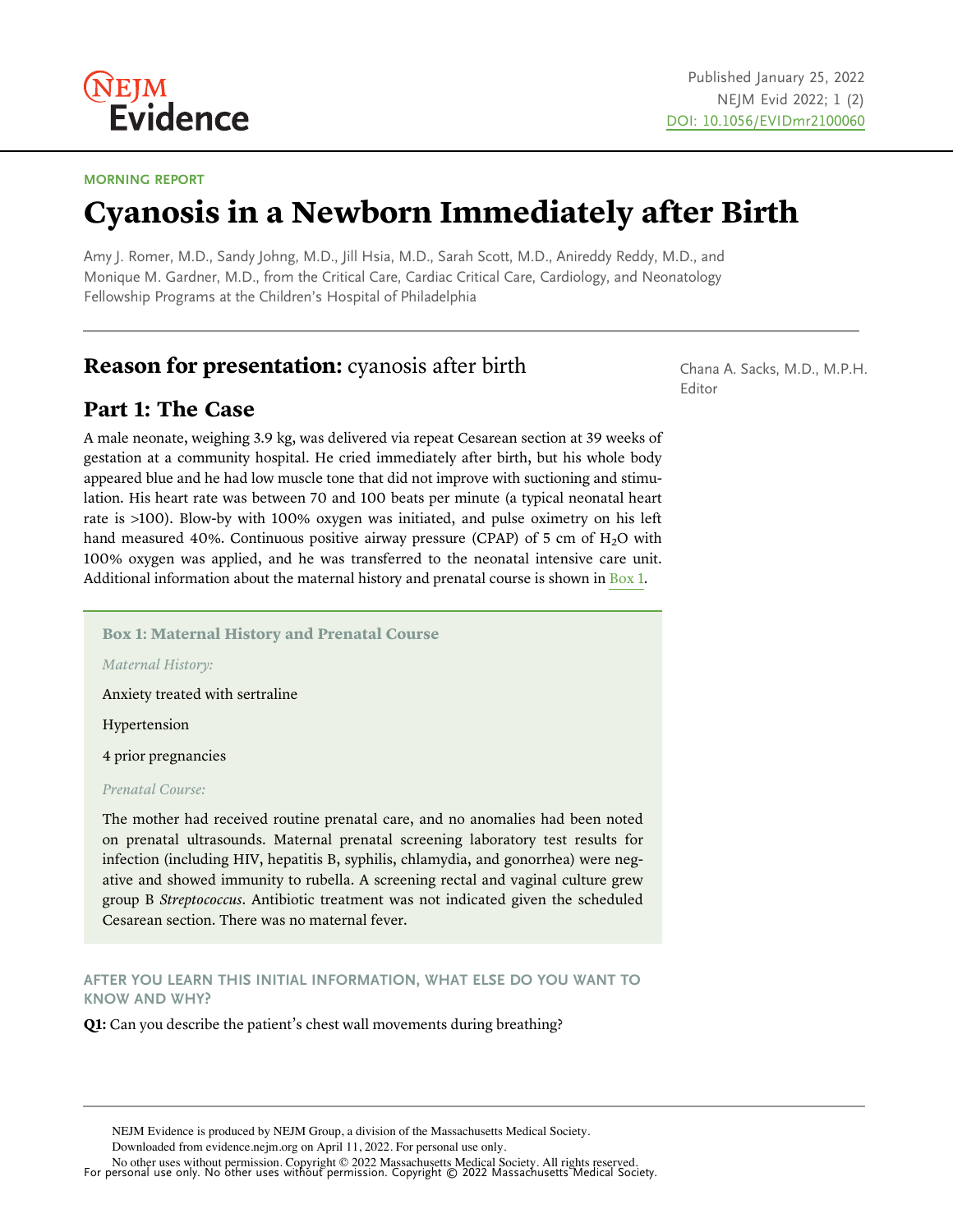Rationale for question: Grunting, nasal flaring, and retractions during breathing are abnormal and provide physical examination evidence of respiratory distress attributable to lung disease, upper airway obstruction, metabolic acidosis, or other stresses on the ventilatory system. If there is no respiratory distress or the patient is tachypneic in the absence of distress, cyanosis may be more likely due to some forms of congenital heart disease. Hypopnea may be suggestive of neurologic causes of disordered breathing leading to cyanosis.

Answer: The infant was tachypneic with mild retractions and nasal flaring, which did not improve with the use of CPAP.

Q2: Did the cyanosis improve with oxygen?

Rationale for question: Cyanosis that improves with oxygen indicates that sufficient blood flow enters the lungs and that oxygenated blood reaches the systemic circulation without mixing with deoxygenated blood. Conversely, cyanosis that does not improve with oxygen may suggest inadequate pulmonary blood flow with right to left shunting of deoxygenated blood (e.g., tetralogy of Fallot), intracardiac mixing of oxygenated and deoxygenated blood (e.g., truncus arteriosus), or that oxygenated blood does not reach the systemic circulation (e.g., dextro-transposition of the great arteries [d-TGA]). Improvement in oxygen saturation in response to oxygen therapy in the first minutes of life may be difficult to interpret because saturations increase from approximately 60% to more than 90% in the first 5 to 10 minutes of life with normal transition from fetal to postnatal circulation.<sup>1</sup>

Answer: After the initiation of CPAP with 100% oxygen, pulse oximetry indicated an increase in hemoglobin saturation to a peak of 72%.

Q3: What were the pre- and postductal saturations?

Rationale for question: Preductal saturations (measured in the right arm) and postductal saturations (measured in either leg) provide a measure of oxygenation in the systemic circulation before and after the insertion of the patent ductus arteriosus (PDA). These measurements can help narrow the differential diagnosis for a cyanotic infant. In a healthy infant, pre- and postductal saturations are equal as pulmonary pressure rapidly falls below systemic pressure after birth. If preand postductal saturations are the same, then shunted blood across the PDA is going from the aorta to the pulmonary artery (Fig. 1A). Pre- and postductal saturations that are similar in magnitude can also occur if the PDA has closed or is congenitally absent. Preductal saturation that is higher than postductal saturation suggests shunting of deoxygenated blood from the pulmonary artery through the PDA to the aorta. This is referred to as differential cyanosis and is seen in persistent pulmonary hypertension of the newborn and in some forms of congenital heart disease with left-sided obstruction such as critical coarctation of the aorta (Fig. 1B). Preductal saturation that is lower than postductal saturation is called reverse differential cyanosis and occurs in d-TGA with pulmonary hypertension or rarely in total anomalous pulmonary venous return (Fig. 1C). In d-TGA without pulmonary hypertension or with closed PDA, there will be no differential between the pre- and postductal saturations (Fig. 1D).

Answer: Pre- and postductal saturations were 72% and 74%, respectively.

#### PHYSICAL EXAMINATION

The patient's vital signs are shown in Box 2.

#### Box 2: Vital Signs

Axillary temperature:  $36.9^{\circ}$ C; heart rate: 160 beats per minute; respiratory rate: 54 breaths per minute; blood pressure: 71/25 mm Hg; and  $O_2$  saturation by pulse oximetry: 72% (right arm) and 74% (right leg)

The infant was cyanotic, most prominently in the upper body, with no apparent dysmorphic features. The head was normocephalic with an open anterior fontanelle; conjunctivae were clear with normal eye movements, and the oropharynx was normal with an intact palate. The neck was supple with intact clavicles. The lungs were clear to auscultation, but the infant was tachypneic with mild subcostal retractions. The heart rate and rhythm were normal; there was a normal S1 and single S2 without murmur, rub, or gallop. The precordial impulse was of normal intensity, palpated in the left chest. Peripheral pulses were strong in all extremities. The abdomen was soft and not distended. The patient had male external genitalia with descended testes and a patent anus. He had diffuse hypotonia and decreased movement of the arms and legs.

# Part 2: Approaching the Differential Diagnosis: Putting the Case Together Thus Far

The key features of this presentation are immediate and profound hypoxemia after birth and mild respiratory

# NEJM EVIDENCE 2

For personal use only. No other uses without permission. Copyright © 2022 Massachusetts Medical Society. No other uses without permission. Copyright © 2022 Massachusetts Medical Society. All rights reserved. NEJM Evidence is produced by NEJM Group, a division of the Massachusetts Medical Society. Downloaded from evidence.nejm.org on April 11, 2022. For personal use only.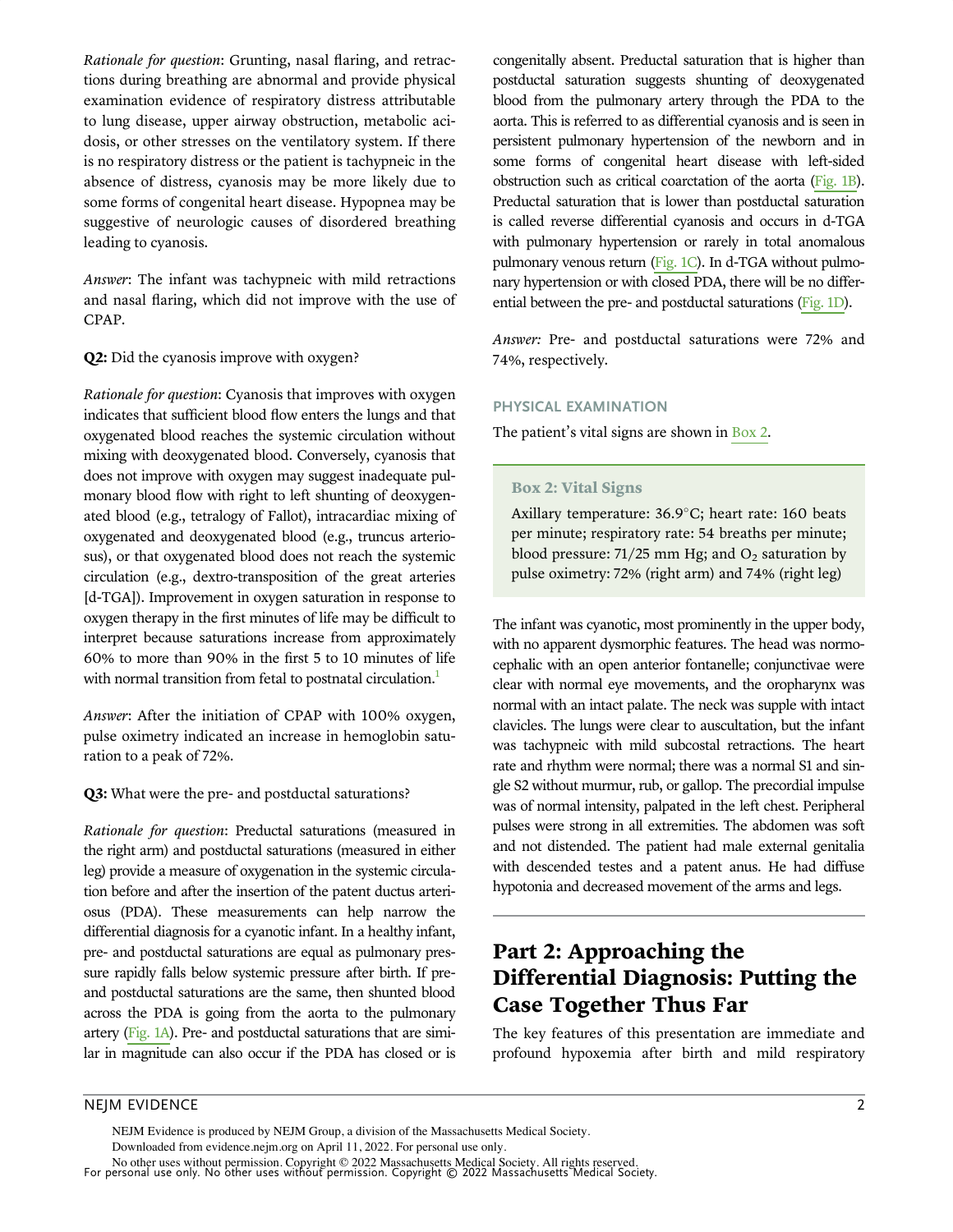

Figure 1. Pre- and Postductal Saturations in Normal and Abnormal Cardiac Anatomy and Physiology. Oxygenated blood is shown in red, deoxygenated blood in blue, and mixed blood in purple. A) No differential in saturations in normal anatomy with shunt from the aorta to the pulmonary artery via the patent ductus arteriosus. B) differential cyanosis with shunt from the pulmonary artery to aorta. C) reverse differential cyanosis in d-transposition of the great arteries and pulmonary hypertension with shunt from the pulmonary artery to aorta. D) No differential in saturations with d-transposition of the great arteries without pulmonary hypertension with shunt from the aorta to the pulmonary artery.

distress with minimal improvement with oxygen therapy. It is important to differentiate between the terms cyanosis, hypoxemia, and hypoxia. Cyanosis refers to the blue appearance of skin, hypoxemia specifies low oxygen tension in the bloodstream, and hypoxia means low oxygen tension in the tissues. The finding of a low oxygen saturation in this patient rules out nonhypoxemic causes of cyanosis such as polycythemia and acrocyanosis.<sup>2</sup>

Developing an approach to the differential diagnosis for hypoxemia in neonates requires an understanding of how normal oxygen levels in the blood are achieved. A normal oxygen level in the blood is dependent on appropriate neurologic, respiratory, and circulatory function and is achieved with five steps:

- 1. Inspired oxygen reaches the alveolar-capillary units through adequate ventilation.
- 2. Deoxygenated blood flows through the pulmonary arteries to alveolar-capillary units.
- 3. In the alveolus, oxygen diffuses from the airspace into the capillary blood.
- 4. Oxygen binds to hemoglobin in the red blood cells flowing through the pulmonary capillaries.
- 5. Oxygenated blood from all regions of the lungs mixes together as it returns to the left side of the heart and is pumped to the systemic circulation.

Considering lesions at each of these steps is one framework for approaching the differential diagnosis, which is outlined in Box 3. This list of diagnoses is not exhaustive but includes representative or common examples from each category. Some diagnoses may cause hypoxemia through multiple mechanisms and therefore fit in multiple categories.

# Box 3: Framework for Approaching the Differential Diagnosis

1. Inspired oxygen cannot reach alveolar-capillary units.

(continued)

# NEJM EVIDENCE 3

NEJM Evidence is produced by NEJM Group, a division of the Massachusetts Medical Society. Downloaded from evidence.nejm.org on April 11, 2022. For personal use only.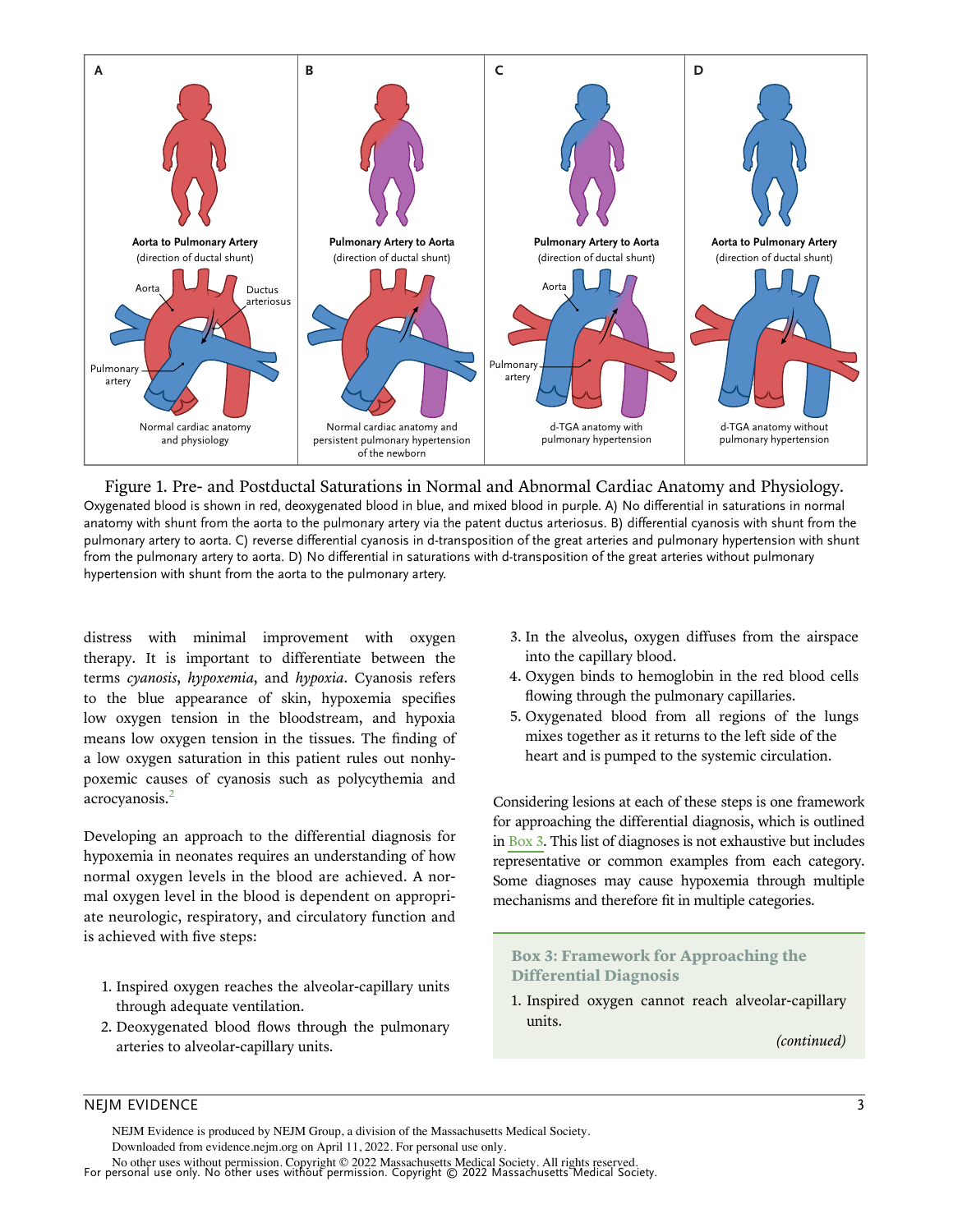#### (Box 3: continued)

- a. Inadequate ventilation due to neurologic dysfunction or muscular weakness Examples: Hypoxic ischemic encephalopathy, exposure to sedating medications during delivery
- b. Mechanical obstruction to ventilation Examples: Micrognathia, choanal atresia
- 2. Deoxygenated blood cannot reach the lungs and/or shunts to the systemic circulation.
	- a. Inadequate pulmonary blood flow with right to left shunt due to elevated pulmonary pressures Example: Persistent pulmonary hypertension of the newborn
	- b. Inadequate pulmonary blood flow with to right to left shunt due to congenital heart disease Examples: Tetralogy of Fallot, Ebstein anomaly, total anomalous pulmonary venous return)
	- c. Congenital heart disease with normal or increased pulmonary blood flow but intracardiac mixing of oxygenated and deoxygenated blood Examples: truncus arteriosus, hypoplastic left heart syndrome
- 3. Oxygen that has reached alveolar-capillary units cannot enter the bloodstream.
	- a. Alveolar or interstitial lung disease Examples: Meconium aspiration syndrome, pneumonia
	- b. Extrinsic compression of lungs leading to inadequate ventilation of some alveolar-capillary units Examples: Pleural effusion, pneumothorax
- 4. Oxygen cannot bind normally to hemoglobin. Example: Methemoglobinemia
- 5. Oxygenated blood cannot reach the systemic circulation.

Example: dextro-Transposition of the great arteries (d-TGA)

#### WHAT TESTS DO YOU WANT TO DO?

An arterial blood gas would assess the degree of metabolic and respiratory acidosis, and the partial pressure of oxygen (PaO<sub>2</sub>). A white blood count and differential would provide guidance to the likelihood of infection, and a blood culture should be obtained before starting antibiotics. A glucose level should be checked as hypoglycemia can cause cyanosis via neurologic dysfunction, apnea, or inadequate activation of the muscles of ventilation.<sup>3</sup>

A chest radiograph would assess lung fields for the presence of abnormal thoracic opacities or pulmonary hypoplasia or may demonstrate an abnormal cardiac silhouette suggestive of heart disease. An echocardiogram should be done to evaluate for congenital heart disease or persistent pulmonary hypertension of the newborn.

#### TEST RESULTS

Laboratory study results are shown in Box 4.

#### Box 4: Laboratory Studies

The patient's laboratory results are shown in Figure 2.



**WBC:** 17  $(8-15.4 \times 10^3/\mu)$ **Differential:** *Neutrophils:* 50% (20-46%) *Lymphocytes:* 33% (35-68%) *Monocytes:* 7% (7-20%) *Eosinophils:* 10% (0-10%)

Figure 2. The Patient's Laboratory Results. Reference ranges are given in parentheses.  $HCO<sub>3</sub>$  denotes bicarbonate, PaCO<sub>2</sub> partial pressure of carbon dioxide, PaO<sub>2</sub> partial pressure of oxygen, WBC white blood cell.

A chest radiograph demonstrated a normal cardiothymic silhouette and clear lungs without pleural effusion or pneumothorax.

# Part 3: Refining the Differential Diagnosis

The patient had chest wall retractions during breathing, profound hypoxemia, respiratory acidosis, and normal appearing lungs and cardiac silhouette on a radiograph. Hypoxemia rules out methemoglobinemia, which is characterized by a normal  $PaO<sub>2</sub>$  but falsely low pulse oximetry readings. The severity and time of onset hypoxemia also makes certain types of congenital heart disease less likely. Congenital heart disease with intracardiac mixing, such as truncus arteriosus or hypoplastic left heart syndrome, generally causes only mild hypoxemia with saturations of at least 80%. Congenital heart disease with obstruction to pulmonary blood flow, such as tetralogy of Fallot and pulmonary or tricuspid atresia, generally has mild hypoxemia at birth and does not progress to severe hypoxemia until a few days of life when the PDA closes. The finding here that the pre- and postductal saturations are equal makes persistent pulmonary hypertension of the newborn less

# NEJM EVIDENCE 4

NEJM Evidence is produced by NEJM Group, a division of the Massachusetts Medical Society. Downloaded from evidence.nejm.org on April 11, 2022. For personal use only.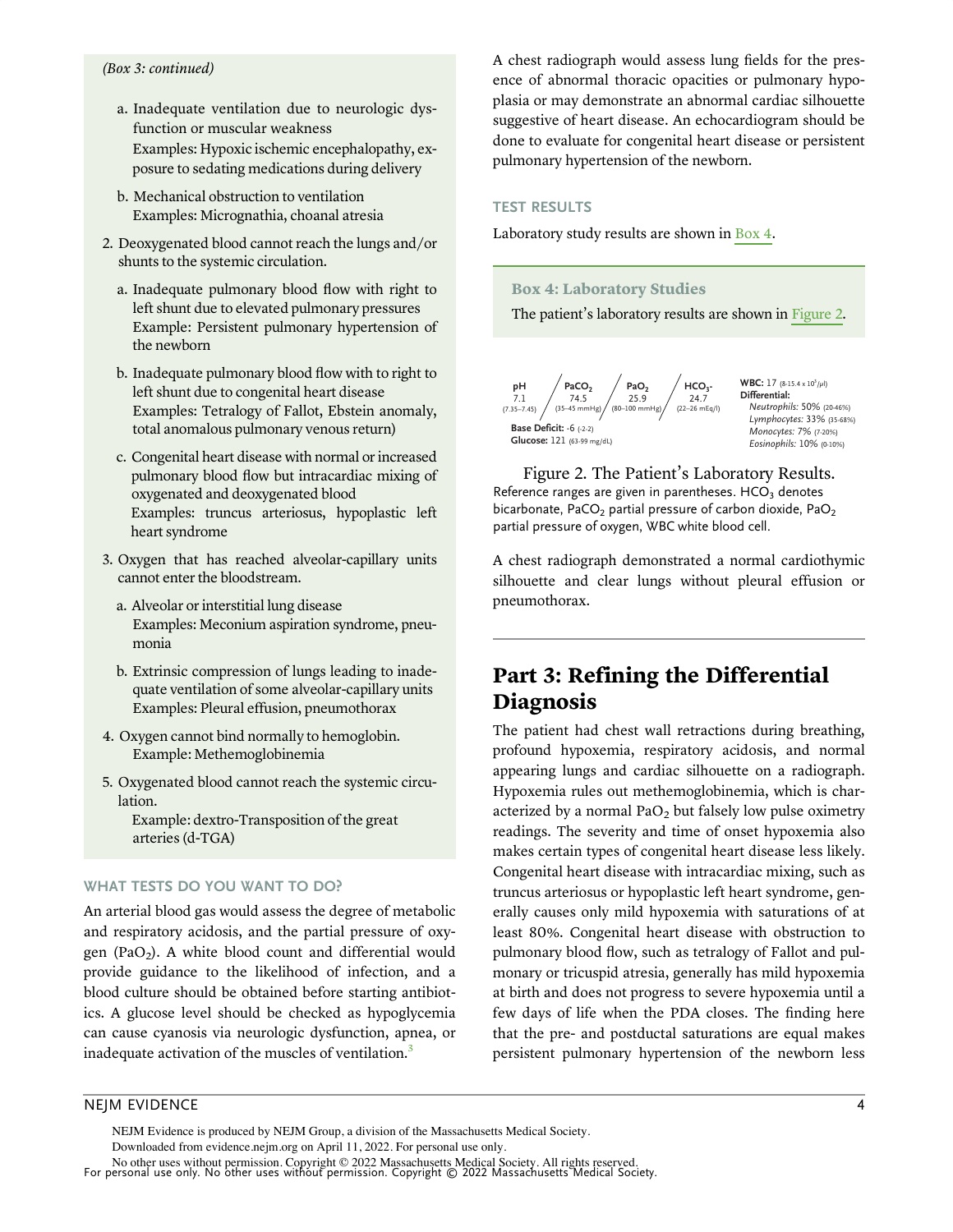likely, as we would expect differential cyanosis with lower saturations in the legs.

The absence of abnormal opacities on the chest radiograph also helps refine our differential diagnosis. Lung disease is usually high on the differential of a hypoxemic and hypercarbic newborn, but the normal appearance of the lungs makes diagnoses in this category less likely. Severe Ebstein anomaly can present with profound hypoxemia at birth, but patients with this disease have marked cardiomegaly due to right atrial enlargement, which would typically be visible on a chest radiograph. Obstructed total anomalous pulmonary venous return can also present with immediate, severe hypoxemia, but these patients will have marked pulmonary congestion visible on a chest radiograph as a result of obstruction to pulmonary venous egress.

Problems with inspired oxygen reaching the lungs due to either obstruction or inadequate ventilation remain on the differential. However, the patient's normal oropharyngeal examination and lack of stridor make upper airway obstruction less likely.

A problem with oxygenated blood reaching the systemic circulation (e.g., with d-TGA) remains high on the differential. In d-TGA, pulmonary and systemic circulations are in parallel instead of in series. This means that oxygenated blood cycles between the left side of the heart and the pulmonary circulation, and deoxygenated blood cycles between the right side of the heart and the systemic circulation. Therefore, oxygenated blood can only reach the systemic circulation via mixing between the two circulations, which happens primarily at the level of the atrial septum, and less so via the PDA or a ventricular septal defect (if present) (Fig. 3). Patients with d-TGA are considered to have adequate mixing if oxygen saturations are greater than  $75\%$ .<sup>4</sup> d-TGA is anatomically and physiologically distinct from the similarly named levo-transposition of the great arteries (l-TGA), which is also known as congenitally corrected transposition of the great arteries. Patients with l-TGA do not present with hypoxemia at birth. This refined differential diagnosis is shown in Box 5.

# Box 5: Refining the Differential Diagnosis

- 1. Inspired oxygen cannot reach alveolar-capillary units.
	- a. Inadequate ventilation due to neurologic dysfunction or muscular weakness

(continued)

#### (Box 5: continued)

- Examples: Hypoxic ischemic encephalopathy, exposure to sedating medications during delivery
- b. Mechanical obstruction to ventilation Examples: Micrognathia, choanal atresia
- 2. Deoxygenated blood cannot reach the lungs and/ or shunts to the systemic circulation.
	- a. Inadequate pulmonary blood flow with right to left shunt due to elevated pulmonary pressures Example: Persistent pulmonary hypertension of the newborn
	- b. Inadequate pulmonary blood flow with to right to left shunt due to congenital heart disease Examples: Tetralogy of Fallot, Ebstein anomaly, total anomalous pulmonary venous return
	- c. Congenital heart disease with normal or increased pulmonary blood flow but intracardiac mixing of oxygenated and deoxygenated blood Examples: truncus arteriosus, hypoplastic left heart syndrome
- 3. Oxygen that has reached alveolar-capillary units cannot enter the bloodstream.
	- a. Alveolar or interstitial lung disease Examples: Meconium aspiration syndrome, pneumonia
	- b. Extrinsic compression of lungs leading to inadequate ventilation of some alveolar-capillary units Examples: Pleural effusion, pneumothorax
- 4. Oxygen cannot bind normally to hemoglobin. Example: Methemoglobinemia
- 5. Oxygenated blood cannot reach the systemic circulation.
	- Example: dextro-Transposition of the great arteries (d-TGA)

## INTERVAL HISTORY 1

Because of ongoing hypoxemia and respiratory distress, the infant's trachea was intubated and mechanical ventilation with 100% oxygen was instituted. A repeat arterial blood gas showed a pH of 7.34, a PaCO<sub>2</sub> of 44 mm Hg, and a PaO<sub>2</sub> of 27 mm Hg. Respiratory compliance was normal, but the patient remained hypoxemic and developed reverse differential cyanosis with preductal saturation of 50% and postductal saturation of 70%. An intravenous infusion of prostaglandin  $E_1$  was started to maintain ductal patency.

# NEJM EVIDENCE 5

NEJM Evidence is produced by NEJM Group, a division of the Massachusetts Medical Society. Downloaded from evidence.nejm.org on April 11, 2022. For personal use only.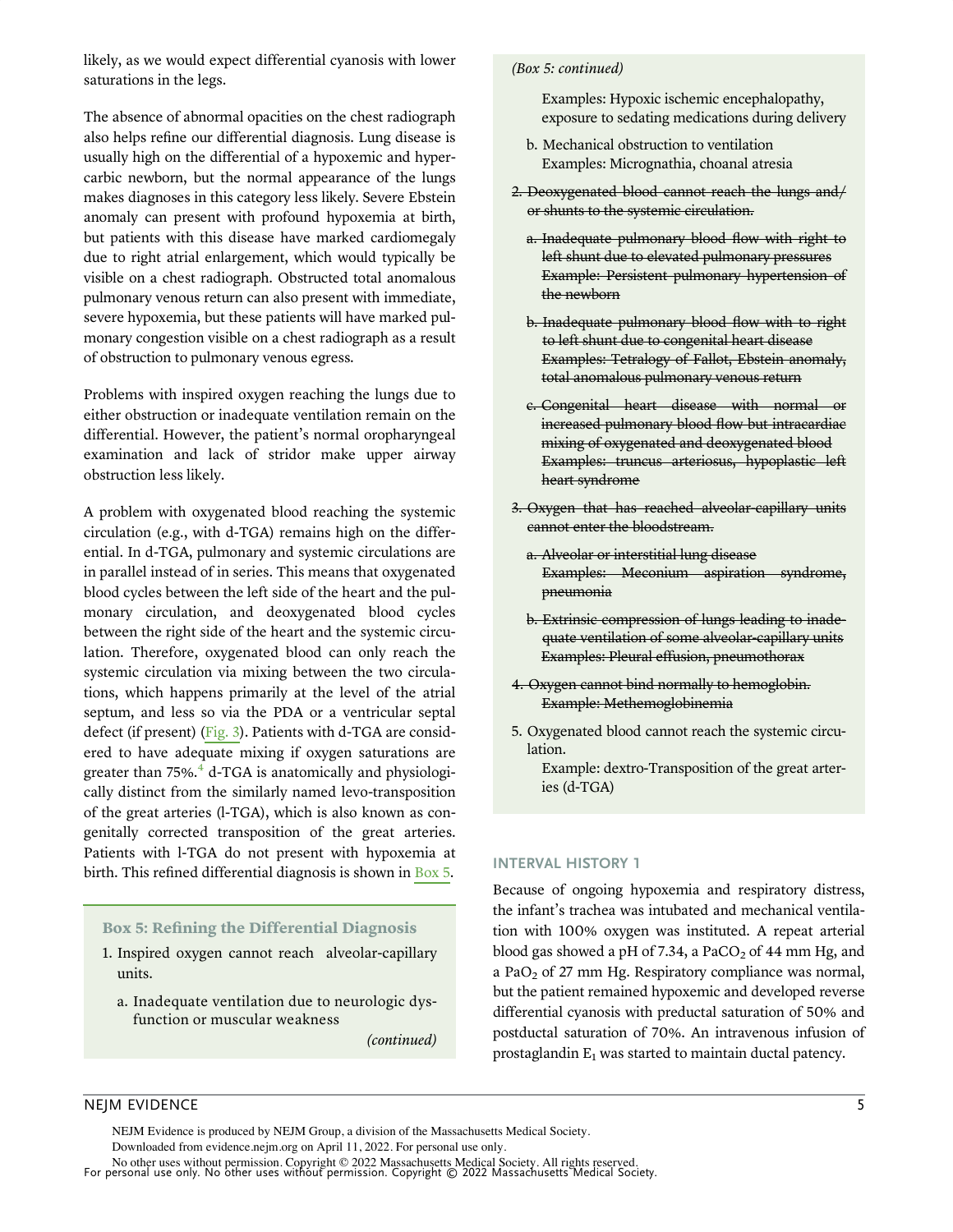

Figure 3. Anatomy and Blood Flow in d-Transposition of the Great Arteries Showing the Pulmonary and Systemic Circulations in Parallel.

Deoxygenated blood (blue arrows) cycles from the right side of the heart to the aorta to the body and back to the right side of the heart. Oxygenated blood (red arrows) cycles from the left side of the heart to the pulmonary artery to the lungs and back to the left side of the heart. Mixing between the circulations occurs primarily at the atrial level via the patent foramen ovale (purple arrow). Mixing also occurs across the patent ductus arteriosus (dashed purple arrow), but the direction of shunt is dependent on whether pulmonary pressures are higher or lower than systemic pressures.

Empiric antibiotics were initiated after a blood culture was obtained. An echocardiogram was completed, but the results were not yet available to the treating clinicians. Given the severity and persistence of hypoxemia, the patient was transferred to a tertiary care center.

# HOW DOES THE INTERVAL HISTORY AFFECT YOUR APPROACH TO THE CASE NOW?

The patient has ongoing profound hypoxemia that did not improve with tracheal intubation and mechanical ventilation, and now has a new finding of reverse differential cyanosis. Intubation and mechanical ventilation should fix hypoxemia related to inadequate ventilation, neuromuscular weakness, or upper airway obstruction. Lung disease remains unlikely, given the normalization of ventilation with no improvement in oxygenation after intubation. The finding of reverse differential cyanosis effectively excludes other types of congenital heart disease besides d-TGA (obstructed total anomalous pulmonary venous return has already been ruled out based on the normal chest radiograph). Even without the echocardiography results, we are confident in our diagnosis of d-TGA as shown in Box 6.

### Box 6: Making the Diagnosis

- 1. Inspired oxygen cannot reach alveolar-capillary units.
- 2. Deoxygenated blood cannot reach the lung and/or shunts to the systemic circulation.
- 3. Oxygen that has reached alveolar-capillary units cannot enter the bloodstream.
- 4. Oxygen cannot bind normally to hemoglobin. (continued)

# NEJM EVIDENCE 6

For personal use only. No other uses without permission. Copyright © 2022 Massachusetts Medical Society. No other uses without permission. Copyright © 2022 Massachusetts Medical Society. All rights reserved. NEJM Evidence is produced by NEJM Group, a division of the Massachusetts Medical Society. Downloaded from evidence.nejm.org on April 11, 2022. For personal use only.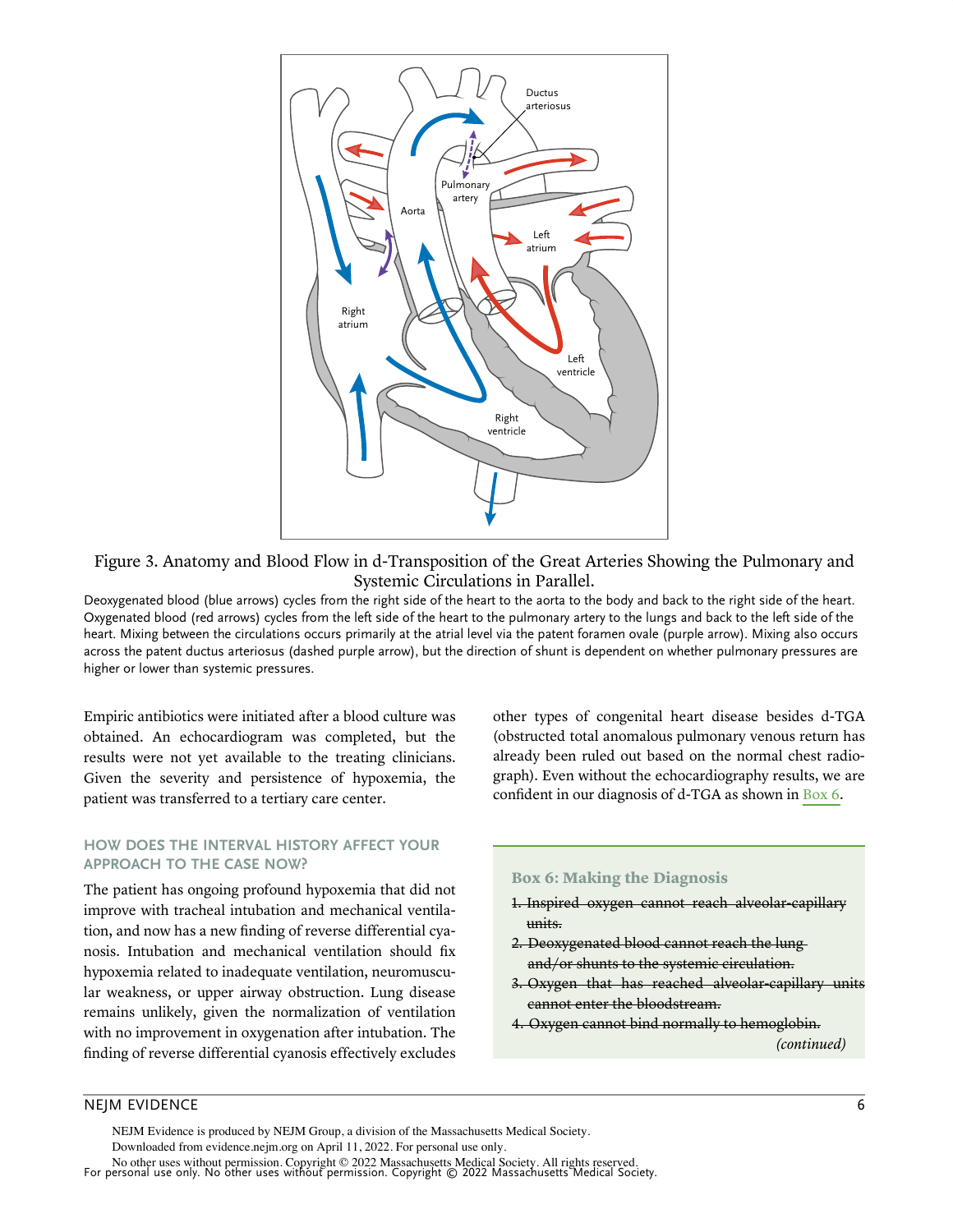

# Figure 4. Fluoroscopic Image of a Balloon Atrial Septostomy.

A balloon-tipped catheter is passed across the patent foramen ovale into the left atrium, inflated, and pulled back into the right atrium, enlarging the size of the atrial communication. See video available online.

#### (Box 6 continued)

- 5. Oxygenated blood cannot reach the systemic circulation.
	- " d-Transposition of the great arteries (d-TGA)

#### INTERVAL HISTORY 2

Echocardiography confirmed the diagnosis of d-TGA with intact ventricular septum and a small restrictive atrial communication. The infant received treatment with sedation and neuromuscular blockade to limit oxygen demand and to improve mixed venous oxygen saturation. Inhaled nitric oxide was initiated to improve pulmonary blood flow. Volume resuscitation and dopamine were initiated to treat hypotension and improve cardiac output and hypoxemia by optimizing mixed venous saturation and promoting mixing at the atrial septum. Prostaglandin  $E_1$  was continued to maintain ductal patency and promote mixing between the systemic and pulmonary circulations. Despite these interventions, the hypoxemia continued to worsen with preductal saturation below 60% and at times was as low as 20% during transport.

Because of profound ongoing hypoxemia, the patient was transported directly from the ambulance to the cardiac catheterization laboratory to undergo a balloon atrial septostomy. In this procedure, a balloon-tipped catheter is inserted via the femoral or umbilical vein to the right atrium, then advanced through the patent foramen ovale into the left atrium. The balloon is inflated in the left atrium and pulled back into the right atrium, enlarging the atrial communication and allowing for improved mixing of the systemic and pulmonary circulations (Fig. 4 and Video—see video available online). After the procedure, the patient had immediate improvement in preductal saturations measured in the right arm to 75%.

The patient underwent surgical repair with an arterial switch operation on day of life 5. His postoperative course was notable for subclinical seizures and evidence of hypoxic ischemic brain injury on magnetic resonance imaging, likely owing to his profound perinatal hypoxemia and hemodynamic instability. He was discharged home on day of life 41. At 3 months of age, he was growing well on full oral feeds and demonstrating some gross motor delays. He remains at risk for neurodevelopmental delays, given his history of brain injury and congenital heart disease.<sup>5</sup>

### TAKE-HOME POINTS

- " Congenital heart disease should be suspected in newborns with hypoxemia refractory to oxygen therapy
- " Although congenital heart disease may be identified on prenatal screening ultrasounds, many babies with d-TGA are diagnosed after birth.<sup>6,7</sup>
- " Balloon atrial septostomy is recommended in patients with d-TGA and profound hypoxemia (saturation less than  $60\%$  or PaO<sub>2</sub> less than 25 mm Hg). While preparing for this procedure, medical therapy includes endotracheal intubation and mechanical ventilation with 100% oxygen, inhaled nitric oxide, sedation, paralysis, prostaglandin  $E_1$  infusion, and hemodynamic support with volume resuscitation and inotropic infusion. $4,8$
- Patients with d-TGA who have undergone surgical repair are susceptible to adverse neurodevelopmental outcomes; while the causes are multifactorial, hypoxemia appears to play an important role. $5.9$

#### Disclosures

Author disclosures and other supplementary materials are available at evidence.nejm.org.

# NEJM EVIDENCE **7**

NEJM Evidence is produced by NEJM Group, a division of the Massachusetts Medical Society.

Downloaded from evidence.nejm.org on April 11, 2022. For personal use only.